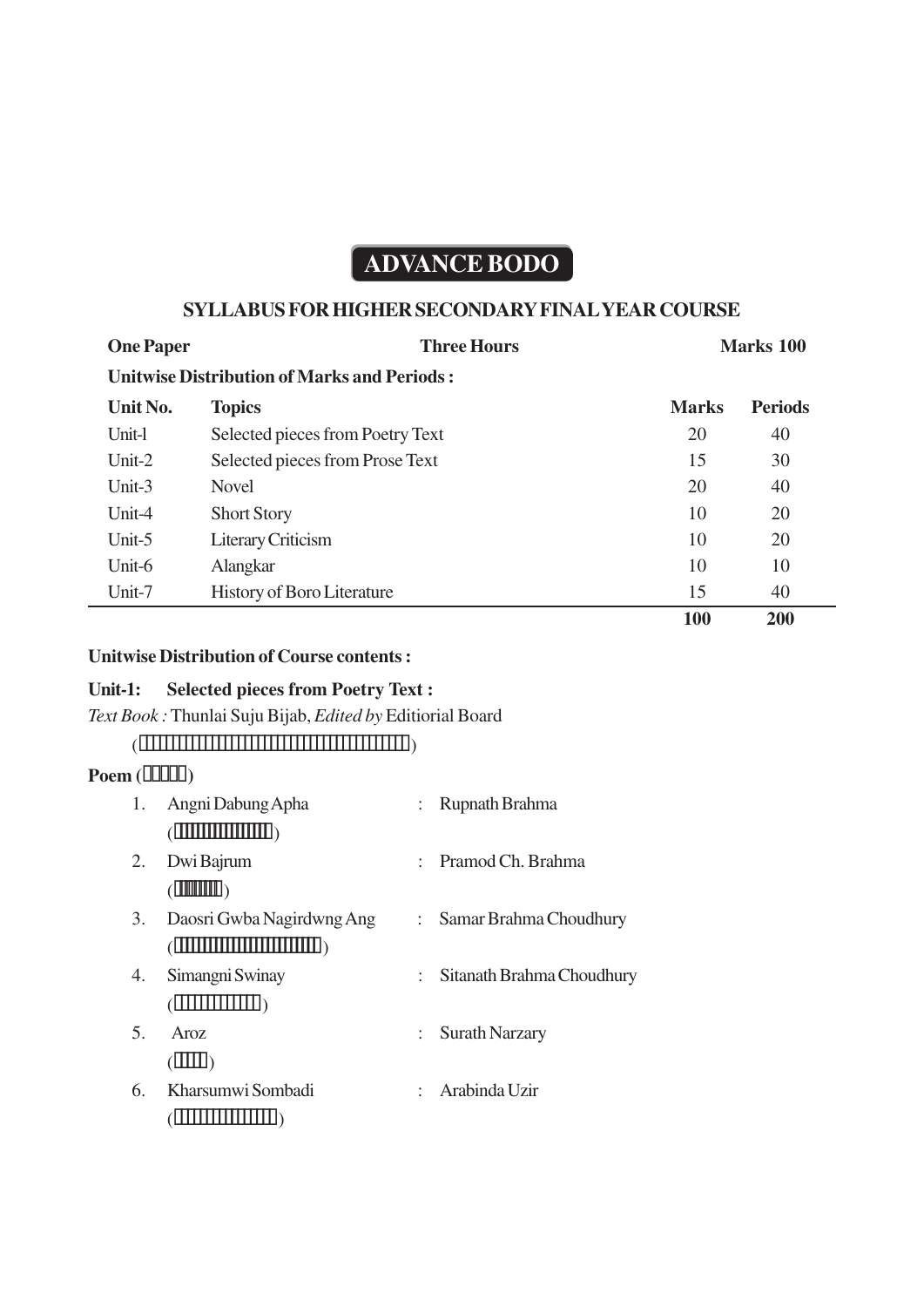|         |                                    | <b>Unit-2 : Selected pieces from Prose Text :</b>                                                                                                                                                                                                                                                                                                                                                                                                                                                                                                                                                           |  |                           |  |  |
|---------|------------------------------------|-------------------------------------------------------------------------------------------------------------------------------------------------------------------------------------------------------------------------------------------------------------------------------------------------------------------------------------------------------------------------------------------------------------------------------------------------------------------------------------------------------------------------------------------------------------------------------------------------------------|--|---------------------------|--|--|
|         |                                    | Text Book: Thunlai Suju Bijab, Edited by Editorial Board                                                                                                                                                                                                                                                                                                                                                                                                                                                                                                                                                    |  |                           |  |  |
|         |                                    |                                                                                                                                                                                                                                                                                                                                                                                                                                                                                                                                                                                                             |  |                           |  |  |
|         | $Prose$ ( $\boxed{\Box\Box\Box}$ ) |                                                                                                                                                                                                                                                                                                                                                                                                                                                                                                                                                                                                             |  |                           |  |  |
|         | 1.                                 | Jwngnw Swrang Nanggwu<br>$(\boxed{\textcolor{blue}{\textbf{  }}\textcolor{blue}{\textbf{  }}\textcolor{blue}{\textbf{  }}\textcolor{blue}{\textbf{  }}\textcolor{blue}{\textbf{  }}\textcolor{blue}{\textbf{  }}\textcolor{blue}{\textbf{  }}\textcolor{blue}{\textbf{  }}\textcolor{blue}{\textbf{  }}\textcolor{blue}{\textbf{  }}\textcolor{blue}{\textbf{  }}\textcolor{blue}{\textbf{  }}\textcolor{blue}{\textbf{  }}\textcolor{blue}{\textbf{  }}\textcolor{blue}{\textbf{  }}\textcolor{blue}{\textbf{  }}\textcolor{blue}{\textbf{  }}\textcolor{blue}{\textbf{  }}\text$                          |  | : Charan Narzary          |  |  |
|         | 2.                                 | Borowao Saorainai Thunlai                                                                                                                                                                                                                                                                                                                                                                                                                                                                                                                                                                                   |  | : Brajendra Kr. Brahma    |  |  |
|         |                                    | (Ⅲ 'वाव सावरायनाय थुनलाइ)                                                                                                                                                                                                                                                                                                                                                                                                                                                                                                                                                                                   |  |                           |  |  |
|         | 3.                                 | Bathwu Dwhwrwm Arw Santhwu : Ramdas Basumatary<br>$(\boxed{\textcolor{blue}{\textbf{  }}\textcolor{blue}{\textbf{  }}\textcolor{blue}{\textbf{  }}\textcolor{blue}{\textbf{  }}\textcolor{blue}{\textbf{  }}\textcolor{blue}{\textbf{  }}\textcolor{blue}{\textbf{  }}\textcolor{blue}{\textbf{  }}\textcolor{blue}{\textbf{  }}\textcolor{blue}{\textbf{  }}\textcolor{blue}{\textbf{  }}\textcolor{blue}{\textbf{  }}\textcolor{blue}{\textbf{  }}\textcolor{blue}{\textbf{  }}\textcolor{blue}{\textbf{  }}\textcolor{blue}{\textbf{  }}\textcolor{blue}{\textbf{  }}\textcolor{blue}{\textbf{  }}\text$ |  |                           |  |  |
|         |                                    | Unit-3 : Novel :                                                                                                                                                                                                                                                                                                                                                                                                                                                                                                                                                                                            |  |                           |  |  |
|         |                                    | Soloma $(\Box \Box$ 'मान) :                                                                                                                                                                                                                                                                                                                                                                                                                                                                                                                                                                                 |  |                           |  |  |
|         | Khithir                            |                                                                                                                                                                                                                                                                                                                                                                                                                                                                                                                                                                                                             |  | Chitta Ranjan Mushahary   |  |  |
|         | $(\mathbb{III})$                   |                                                                                                                                                                                                                                                                                                                                                                                                                                                                                                                                                                                                             |  |                           |  |  |
|         |                                    | Unit-4 : Short Story :                                                                                                                                                                                                                                                                                                                                                                                                                                                                                                                                                                                      |  |                           |  |  |
|         |                                    | Sungdo Solo $(\boxed{\text{111}}')$                                                                                                                                                                                                                                                                                                                                                                                                                                                                                                                                                                         |  |                           |  |  |
|         | 1.                                 | Mwdwi Arw Gwlwmdwi                                                                                                                                                                                                                                                                                                                                                                                                                                                                                                                                                                                          |  | : Nilkamal Brahma         |  |  |
|         |                                    | $(\boxed{\textcolor{blue}{\textbf{  }}\textcolor{blue}{\textbf{  }}\textcolor{blue}{\textbf{  }}\textcolor{blue}{\textbf{  }}\textcolor{blue}{\textbf{  }}\textcolor{blue}{\textbf{  }}\textcolor{blue}{\textbf{  }}\textcolor{blue}{\textbf{  }}\textcolor{blue}{\textbf{  }}\textcolor{blue}{\textbf{  }}\textcolor{blue}{\textbf{  }}\textcolor{blue}{\textbf{  }}\textcolor{blue}{\textbf{  }}\textcolor{blue}{\textbf{  }}\textcolor{blue}{\textbf{  }}\textcolor{blue}{\textbf{  }}\textcolor{blue}{\textbf{  }}\textcolor{blue}{\textbf{  }}\text$                                                   |  |                           |  |  |
|         | 2.                                 | Rwnao Phagla                                                                                                                                                                                                                                                                                                                                                                                                                                                                                                                                                                                                |  | : Hari Bhusan Brahma      |  |  |
|         |                                    | $(\boxed{\textcolor{blue}{\textbf{[}}\textcolor{blue}{\textbf{[}}\textcolor{blue}{\textbf{[}}\textcolor{blue}{\textbf{[}}\textcolor{blue}{\textbf{[}}\textcolor{blue}{\textbf{[}}\textcolor{blue}{\textbf{[}}\textcolor{blue}{\textbf{[}}\textcolor{blue}{\textbf{[}}\textcolor{blue}{\textbf{[}}\textcolor{blue}{\textbf{[}}\textcolor{blue}{\textbf{[}}\textcolor{blue}{\textbf{[}}\textcolor{blue}{\textbf{[}}\textcolor{blue}{\textbf{[}}\textcolor{blue}{\textbf{[}}\textcolor{blue}{\textbf{[}}\textcolor{blue}{\textbf{[}}\text$                                                                     |  |                           |  |  |
|         |                                    | Unit-5 : Literary Criticism :                                                                                                                                                                                                                                                                                                                                                                                                                                                                                                                                                                               |  |                           |  |  |
|         |                                    | Thunlai Bijirnai (थुनलाइ बिजिरनाय):                                                                                                                                                                                                                                                                                                                                                                                                                                                                                                                                                                         |  |                           |  |  |
|         | 1.                                 | Sungdo Solo ( <b>IIIIIII</b> )')                                                                                                                                                                                                                                                                                                                                                                                                                                                                                                                                                                            |  |                           |  |  |
|         | 2.                                 | Soloma $(\Pi^{\dagger} \mathbb{H})$                                                                                                                                                                                                                                                                                                                                                                                                                                                                                                                                                                         |  |                           |  |  |
|         |                                    | $\mathbf{Hephajab} \text{ Bijab} (\mathbf{IIIIIIIIIII})$ :                                                                                                                                                                                                                                                                                                                                                                                                                                                                                                                                                  |  |                           |  |  |
|         | 1.                                 | Thunlai Bijirnai                                                                                                                                                                                                                                                                                                                                                                                                                                                                                                                                                                                            |  | <b>Guneswar Mushahary</b> |  |  |
|         |                                    | $(\Box \Box \Box \Box \Box \Box \Box \Box \Box$                                                                                                                                                                                                                                                                                                                                                                                                                                                                                                                                                             |  |                           |  |  |
|         | 2.                                 | Sahitya Bisar                                                                                                                                                                                                                                                                                                                                                                                                                                                                                                                                                                                               |  | Rammal Thakuria           |  |  |
|         |                                    | $(\boxed{\text{minmin}})$                                                                                                                                                                                                                                                                                                                                                                                                                                                                                                                                                                                   |  |                           |  |  |
| Unit-6: |                                    | <b>Alangkar</b>                                                                                                                                                                                                                                                                                                                                                                                                                                                                                                                                                                                             |  |                           |  |  |
|         |                                    | Gohena $(\mathbb{III})$ :                                                                                                                                                                                                                                                                                                                                                                                                                                                                                                                                                                                   |  |                           |  |  |
|         | 1.                                 | Gohenani Bungphwrlu arw bahagw<br>$(\boxed{ \textcolor{red}{\textbf{  }} \textcolor{blue}{\textbf{  }} \textcolor{blue}{\textbf{  }} \textcolor{blue}{\textbf{  }} \textcolor{blue}{\textbf{  }} \textcolor{blue}{\textbf{  }} \textcolor{blue}{\textbf{  }} \textcolor{blue}{\textbf{  }} \textcolor{blue}{\textbf{  }} \textcolor{blue}{\textbf{  }} \textcolor{blue}{\textbf{  }} \textcolor{blue}{\textbf{  }} \textcolor{blue}{\textbf{  }} \textcolor{blue}{\textbf{  }} \textcolor{blue}{\textbf{  }} \textcolor{blue}{\textbf{  }} \textcolor{blue}{\textbf{  }} \textcolor{blue}{\textbf{  }} \$   |  |                           |  |  |
|         | 2.                                 | Swdwb Gohena arw Wngthi Gohena                                                                                                                                                                                                                                                                                                                                                                                                                                                                                                                                                                              |  |                           |  |  |